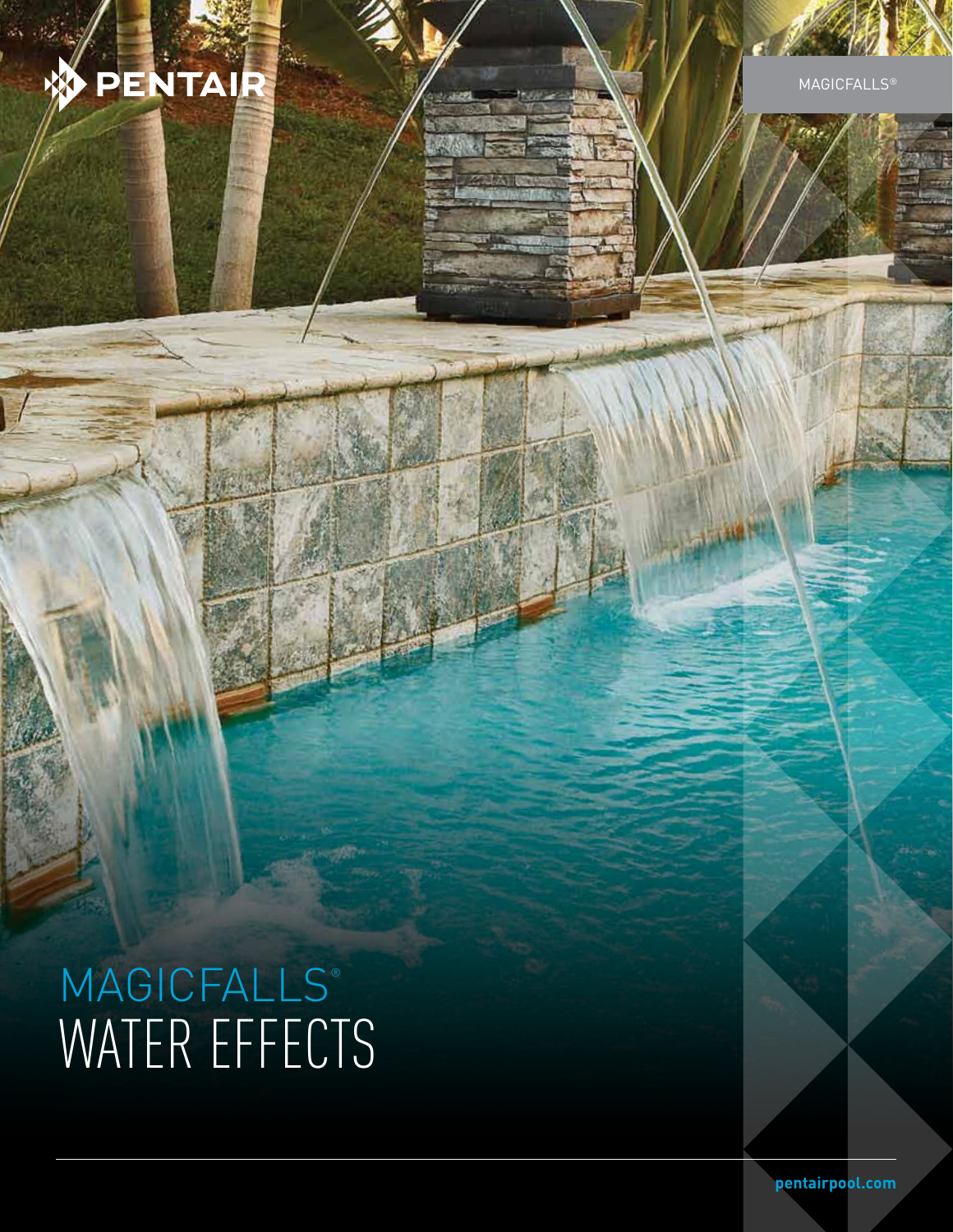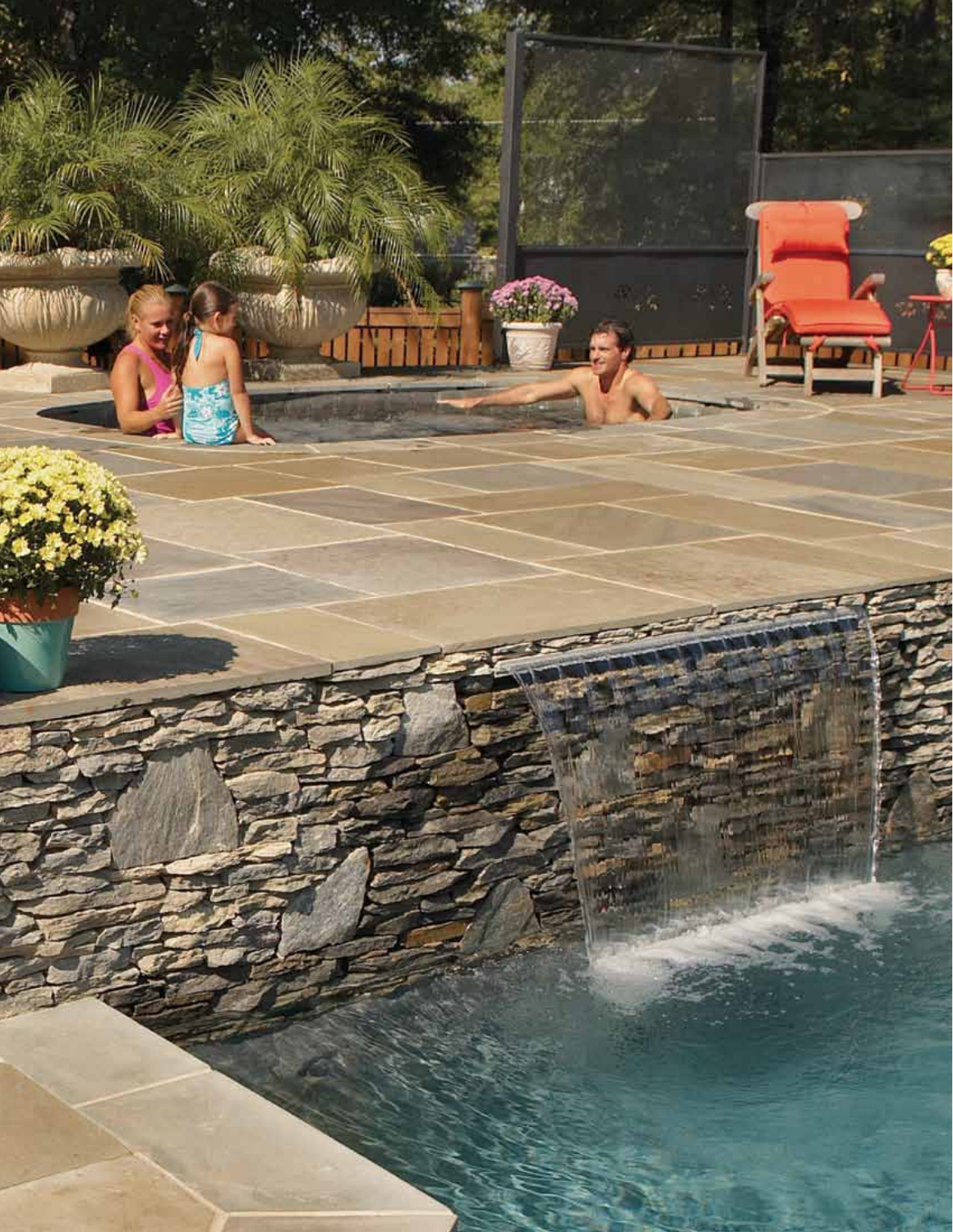## THE BEAUTY AND INTRIGUE OF FALLING WATER

Perhaps no other feature contributes more to the beauty and tranquility of your poolscape than the sight and sound of falling water. MagicFalls® Water Effects can help transform your pool into a romantic oasis, a playful family water park, or a breathtaking focal point. No wonder they are one of the most popular accessories in today's most elegant backyard retreats. The many options available allow you to integrate these mesmerizing water effects in either dramatic or subtle ways that transform any pool environment from great to spectacular.

- Choose from a variety of effects—sheet, curtain, rainfall, arc sheet and arc rainfall.
- Waterfalls can be straight, curved or customized.
- Individual water effects are available in lengths from eight inches to eight feet.
- Different lip lengths add to the design freedom available to you.
- Available in six finishes—brass, bronze, copper, gray, silver or white.
- Vary flow to any water effect with an energy-efficient IntelliFlo® or IntelliPro® Variable Speed Pump to alter the height and distance of the water effect.

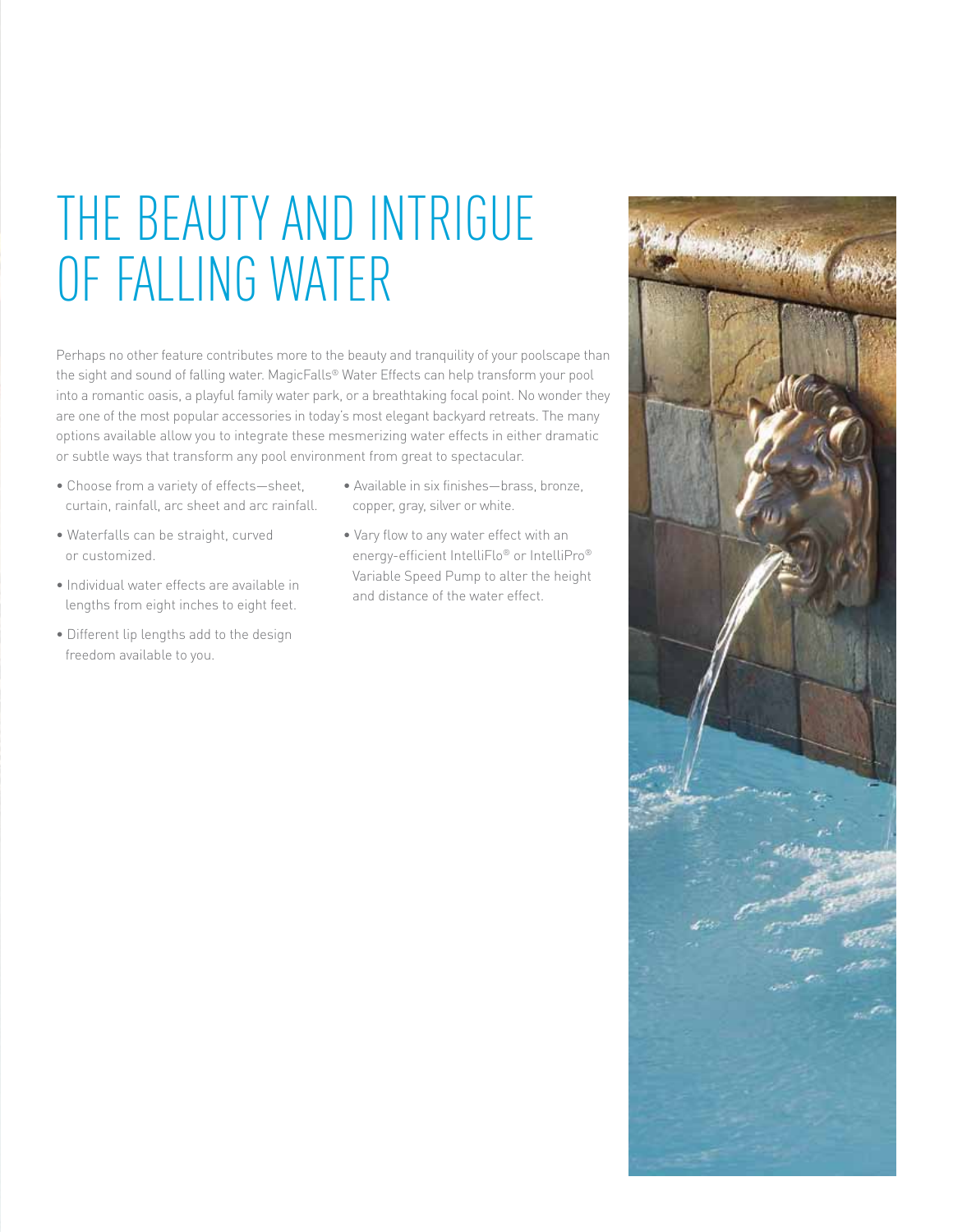Sheet Waterfall Effect

The sheet effect creates an almost silent, glass-like sheet of water that projects away from the pool wall.





#### Arc Sheet Waterfall Effect

The arc sheet effect propels a smooth arc of water that projects up and away from the pool wall.

#### Curtain Effect

With the curtain water effect, water falls straight down creating a sheer wall of water.

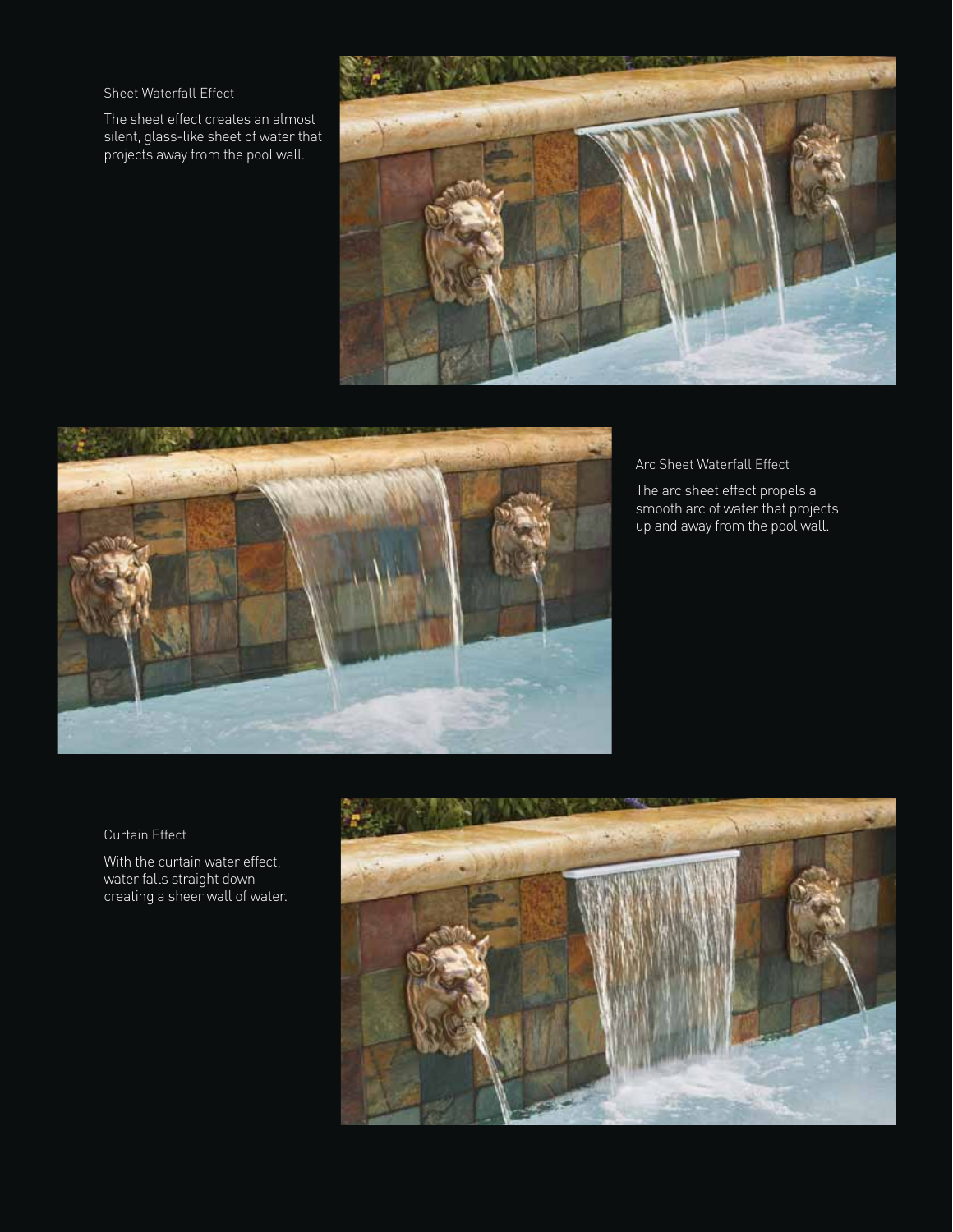

#### Rainfall Effect

The rainfall effect projects falling water that looks and sounds like a gentle spring shower.

#### Arc Rainfall Effect

The arc rainfall effect produces an arc of falling water that cascades into your pool like a summer rainfall.



#### Curved Water Effect

Sheet waterfall and rainfall effects can be customized to fit curved pool walls or any custom shape.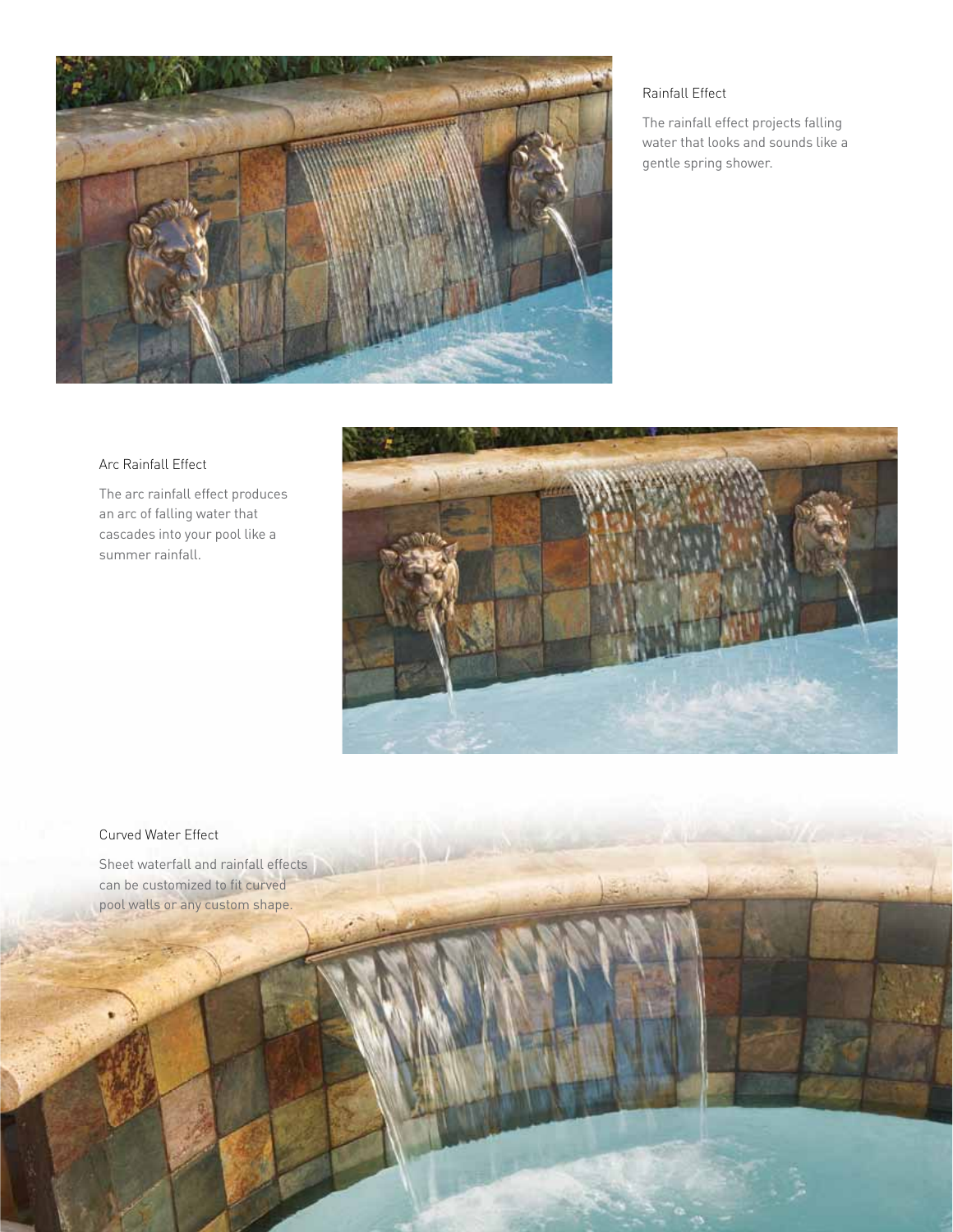# MAGICFALLS® WATER EFFECTS CO

|                                               |                                                            | <b>FALL</b>             |             |           | <b>ARC</b> |                         | <b>WATER CONNECTIONS</b>             |                                                                   |                                                 |                                                                       |  |  |
|-----------------------------------------------|------------------------------------------------------------|-------------------------|-------------|-----------|------------|-------------------------|--------------------------------------|-------------------------------------------------------------------|-------------------------------------------------|-----------------------------------------------------------------------|--|--|
|                                               |                                                            | Sheet                   | Curtain     | Rain      | Sheet      | Rain                    | Rear 11/2"<br><b>Slip Male</b>       | <b>Bottom</b><br>$11/2$ "<br><b>Slip Female</b>                   | Minimum<br><b>Pipe Size</b><br><b>From Pump</b> |                                                                       |  |  |
| Width                                         | $\upbeta$ "                                                | $\bullet$               | $\bullet$   | $\bullet$ | $\bullet$  | $\bullet$               | $\bullet$                            | $\bullet$                                                         | $11/2$ "                                        |                                                                       |  |  |
|                                               | $\uparrow^{\scriptscriptstyle\mathsf{I}}$                  | $\bullet$               | $\bullet$   | $\bullet$ | $\bullet$  | $\bullet$               | $\bullet$                            | $\bullet$                                                         | 11/2"                                           |                                                                       |  |  |
|                                               | 18"                                                        | $\bullet$               | $\bullet$   | $\bullet$ | $\bullet$  | $\bullet$               | $\bullet$                            | $\bullet$                                                         | $2^{\circ}$                                     |                                                                       |  |  |
|                                               | $2^{\circ}$                                                | $\bullet$               | $\bullet$   | $\bullet$ | $\bullet$  | $\bullet$               | $\bullet$                            | $\bullet$                                                         | $2^{\circ}$                                     |                                                                       |  |  |
|                                               | $3^\circ$                                                  | $\bullet$               | $\bullet$   | $\bullet$ |            | $\bullet$               | $\bullet$                            | $\bullet$                                                         | $2^{\circ}$                                     |                                                                       |  |  |
|                                               | $\int_{\frac{1}{2}}^1$                                     | $\bullet$               | $\bullet$   | $\bullet$ |            | $\bullet$               | $\bullet$                            | $\bullet$                                                         | $2^{\circ}$                                     |                                                                       |  |  |
|                                               | $5^\circ$                                                  | $\bullet$               | $\bullet$   | $\bullet$ |            | $\bullet$               | $\bullet^1$                          |                                                                   | $3"$                                            |                                                                       |  |  |
|                                               | ${\boldsymbol{\acute{0}}}^!$                               | $\bullet$               | $\bullet$   | $\bullet$ |            | $\bullet$               | $\bullet^1$                          |                                                                   | $3^{\circ}$                                     |                                                                       |  |  |
|                                               | $7^{\circ}$                                                | $\bullet$               | $\bullet$   | $\bullet$ |            | $\bullet$               | $\bullet$ <sup>1</sup>               |                                                                   | $3"$                                            |                                                                       |  |  |
|                                               | $8^\circ$                                                  | $\bullet$               | $\bullet$   | $\bullet$ |            | $\bullet$               | $\bullet^1$                          |                                                                   | $3"$                                            |                                                                       |  |  |
| Maximum Installed Height                      |                                                            | $\mathfrak{Z}^{\prime}$ | $3^{\circ}$ | b'        | $3^\circ$  | $\mathbf{b}^{\text{+}}$ |                                      |                                                                   |                                                 |                                                                       |  |  |
| Flow Requirements                             | 8-10 GPM per foot of waterfall width; maximum head loss 6' |                         |             |           |            |                         |                                      |                                                                   |                                                 |                                                                       |  |  |
| Lip Length <sup>2</sup>                       | 1"-11" Series                                              | $\bullet$               |             |           |            |                         | <b>Water Flow Requirement Chart</b>  |                                                                   |                                                 |                                                                       |  |  |
|                                               | 6"-12" Series                                              | $\bullet$               | $\bullet$   | $\bullet$ | $\bullet$  | $\bullet$               |                                      |                                                                   |                                                 |                                                                       |  |  |
|                                               | 13"-14" Series                                             | $\bullet$               | $\bullet$   | $\bullet$ | $\bullet$  | $\bullet$               | Feet of Projection<br>$\overline{c}$ |                                                                   |                                                 |                                                                       |  |  |
| Color                                         | <b>Brass</b>                                               | $\bullet$               | $\bullet$   | $\bullet$ | $\bullet$  | $\bullet$               | 3                                    |                                                                   |                                                 |                                                                       |  |  |
|                                               | Bronze                                                     | $\bullet$               | $\bullet$   | $\bullet$ | $\bullet$  | $\bullet$               |                                      |                                                                   |                                                 |                                                                       |  |  |
|                                               | Copper                                                     | $\bullet$               | $\bullet$   | $\bullet$ | $\bullet$  | $\bullet$               | 2                                    |                                                                   |                                                 | NOTE: Do<br>not install                                               |  |  |
|                                               | Gray                                                       | $\bullet$               | $\bullet$   | $\bullet$ | $\bullet$  | $\bullet$               | Feet of Elevation                    |                                                                   |                                                 | the waterfall<br>more than 3<br>feet above<br>the water<br>surface or |  |  |
|                                               | Silver                                                     | $\bullet$               | $\bullet$   | $\bullet$ | $\bullet$  | $\bullet$               |                                      |                                                                   |                                                 |                                                                       |  |  |
|                                               | White                                                      | $\bullet$               | $\bullet$   | $\bullet$ | $\bullet$  | $\bullet$               |                                      | the laminar<br>sheet will                                         |                                                 |                                                                       |  |  |
| Factory Cut Curves <sup>3</sup><br>(Optional) | Factory Cut Radius 12 & 14<br>Series (P/N 5890001)         | $\bullet$               |             | $\bullet$ |            |                         |                                      | 9 10 12 15<br>7                                                   | begin to<br>break up                            |                                                                       |  |  |
|                                               | Custom Curve Shape, 14 Series<br>(P/N 5890002)             | $\bullet$               |             |           |            |                         |                                      | Gallons per minute per foot<br>Guideline is for 1ft to 8ft models |                                                 |                                                                       |  |  |

#### NOTES TO INSTALLERS:

1.Waterfall widths 5'-8' have two (2) rear 11 ⁄2" slip male connections AND a precut manifold to balance the flow.

2.Not all Water Effects are available in all lengths. Check Price List to confirm availability.

3.This requires the use of additional option part numbers. Must specify radius and **convex pool** or **concave pool**, OR provide template (custom curve shape).

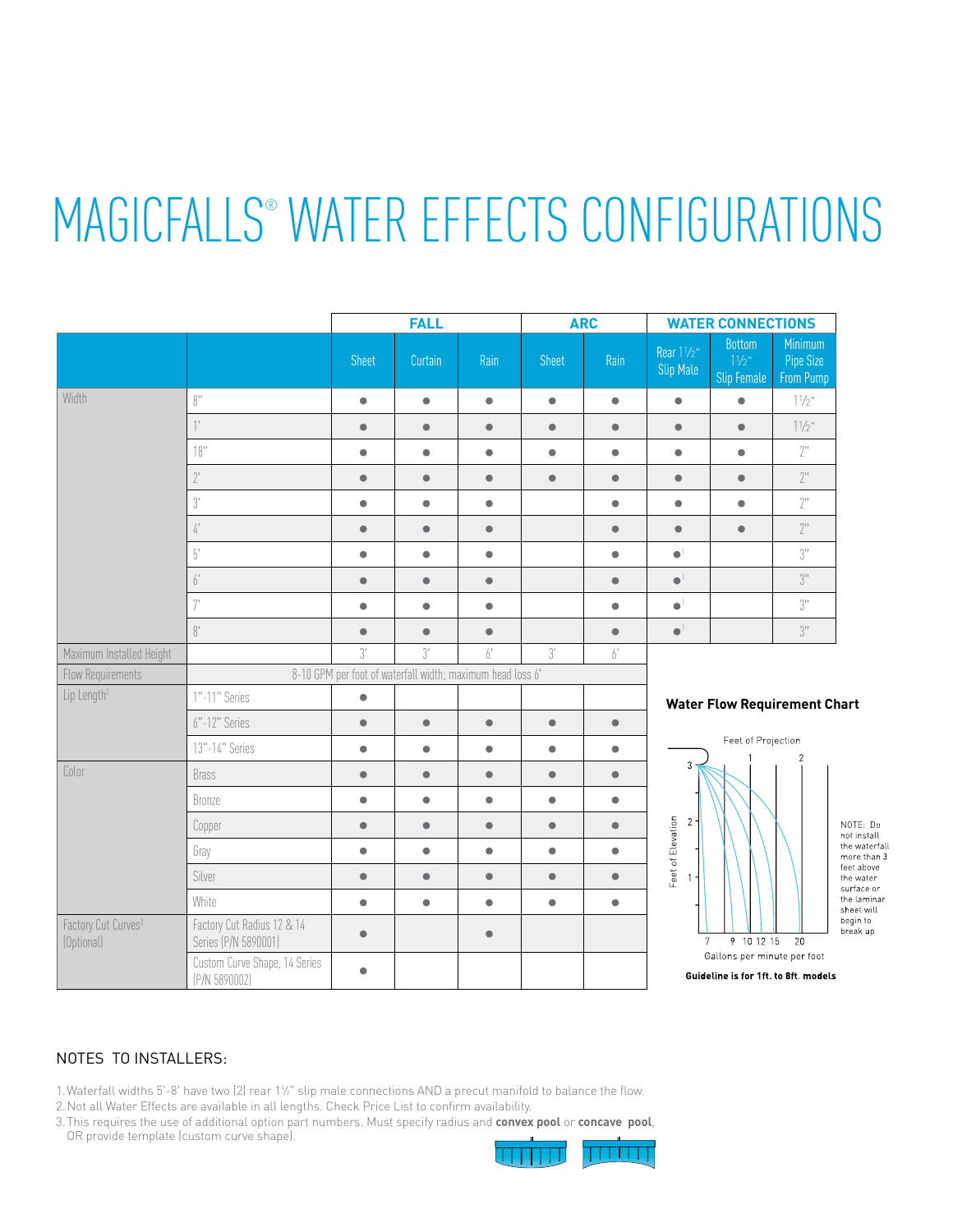#### FOR DEALERS: How to Order

All MagicFalls effects part numbers begin with "58" followed by lip series, width, water effect and color designation. If ordering optional bottom feed, include that designation as well. See reference to the right for assistance.

| 581402FSBBF |  |  |  |
|-------------|--|--|--|
|             |  |  |  |

|               | Lip Series Width                                                                                                                                                     | <b>Water Effect</b>                                                                                                                                               | Color                                                                                    | <b>Options</b>          |
|---------------|----------------------------------------------------------------------------------------------------------------------------------------------------------------------|-------------------------------------------------------------------------------------------------------------------------------------------------------------------|------------------------------------------------------------------------------------------|-------------------------|
| $11 - 1" LIP$ | $00 - 8"$ LONG<br><b>12</b> – 6" LIP <b>01</b> – 1' LONG<br>$02 - 2'$ LONG<br>$04 - 4'$ LONG<br>$05 - 5'$ LONG<br>$06 - 6'$ LONG<br>$07 - 7'$ LONG<br>$08 - 8'$ LONG | <b>AR</b> – WATER ARC RAIN<br><b>AS</b> – WATER ARC SHEET<br><b>FC</b> – WATERFALL CURTAIN<br><b>FR</b> – WATERFALL RAIN<br>$03 - 3'$ LONG $FS - WATERFALL SHEET$ | $B - BRASS$<br>$G - GRAY$<br>$P - COPPER$<br>$S - SILVER$<br>$W - WHITE$<br>$Z - BRONZE$ | <b>BF</b> - BOTTOM FEED |

#### Lip Series Selection Chart

| <b>POOL SECTION</b>             | <b>WATERFALL WIDTH</b> |                                       |       |                         |             |             |             |             |           |                           |
|---------------------------------|------------------------|---------------------------------------|-------|-------------------------|-------------|-------------|-------------|-------------|-----------|---------------------------|
| <b>RADIUS</b>                   | $8^{\rm m}$            | $1^{\circ}$                           | $18"$ | $2^{\circ}$             | $3^{\circ}$ | $4^{\circ}$ | $5^{\circ}$ | $6^{\circ}$ | $7^\circ$ | $\mathbf{8}^{\mathrm{r}}$ |
| $\uparrow$                      |                        |                                       |       |                         |             |             |             |             |           |                           |
| $1.5^{\circ}$                   |                        |                                       |       |                         |             |             |             |             |           |                           |
| $2^\circ$                       |                        |                                       |       |                         |             |             |             |             |           |                           |
| $2.5^\circ$                     |                        |                                       |       |                         |             |             |             |             |           |                           |
| $\mathfrak{z}$                  |                        |                                       |       |                         |             |             |             |             |           |                           |
| $3.5^\circ$                     |                        |                                       |       |                         |             |             |             |             |           |                           |
| $\int_0^1$                      |                        |                                       |       |                         |             |             |             |             |           |                           |
| $4.5^\circ$                     |                        |                                       |       |                         |             |             |             |             |           |                           |
| $5^\circ$                       |                        |                                       |       |                         |             |             |             |             |           |                           |
| $5.5^\circ$                     |                        |                                       |       |                         |             |             |             |             |           |                           |
| $\overline{\mathfrak{b}}^*$     |                        |                                       |       |                         |             |             |             |             |           |                           |
| $6.5^\circ$                     |                        |                                       |       |                         |             |             |             |             |           |                           |
| $7^{\circ}$<br>$7.5^{\circ}$    |                        |                                       |       |                         |             |             |             |             |           |                           |
| $\mathcal{B}^*$                 |                        |                                       |       |                         |             |             |             |             |           |                           |
| $8.5^\circ$                     |                        |                                       |       |                         |             |             |             |             |           |                           |
| $\theta_{\rm i}$                |                        |                                       |       |                         |             |             |             |             |           |                           |
| $9.5^\circ$                     |                        |                                       |       |                         |             |             |             |             |           |                           |
| $10^{\circ}$                    |                        |                                       |       |                         |             |             |             |             |           |                           |
| $10.5^\circ$                    |                        |                                       |       |                         |             |             |             |             |           |                           |
| $\vert \uparrow \vert$          |                        |                                       |       |                         |             |             |             |             |           |                           |
| $11.5^\circ$                    |                        |                                       |       |                         |             |             |             |             |           |                           |
| $12^{\circ}$                    |                        |                                       |       |                         |             |             |             |             |           |                           |
| $12.5^{\circ}$                  |                        |                                       |       |                         |             |             |             |             |           |                           |
| $13^{\circ}$                    |                        |                                       |       |                         |             |             |             |             |           |                           |
| $13.1$                          |                        |                                       |       |                         |             |             |             |             |           |                           |
| $14^{\circ}$                    |                        |                                       |       |                         |             |             |             |             |           |                           |
| $14.5^{\circ}$                  |                        |                                       |       |                         |             |             |             |             |           |                           |
| $15^{\circ}$                    |                        |                                       |       |                         |             |             |             |             |           |                           |
| $15.5^\circ$                    |                        |                                       |       |                         |             |             |             |             |           |                           |
| $16^{\circ}$                    |                        |                                       |       |                         |             |             |             |             |           |                           |
| $16.5^{\circ}$                  |                        |                                       |       |                         |             |             |             |             |           |                           |
| $17^{\circ}$                    |                        |                                       |       |                         |             |             |             |             |           |                           |
| 17.5'                           |                        |                                       |       |                         |             |             |             |             |           |                           |
| $18^{\circ}$                    |                        |                                       |       |                         |             |             |             |             |           |                           |
| $18.5^\circ$                    |                        |                                       |       |                         |             |             |             |             |           |                           |
| $19^{\circ}$                    |                        |                                       |       |                         |             |             |             |             |           |                           |
| $19.5^\circ$<br>$20^{\circ}$    |                        |                                       |       |                         |             |             |             |             |           |                           |
| $20.5^\circ$                    |                        |                                       |       |                         |             |             |             |             |           |                           |
|                                 |                        |                                       |       |                         |             |             |             |             |           |                           |
| $\vert$ = Lip Series 12 $\vert$ |                        | $\vert$ = Lip Series 12 or 14 $\vert$ |       | $\vert$ = Lip Series 14 |             | $=N/A$      |             |             |           |                           |